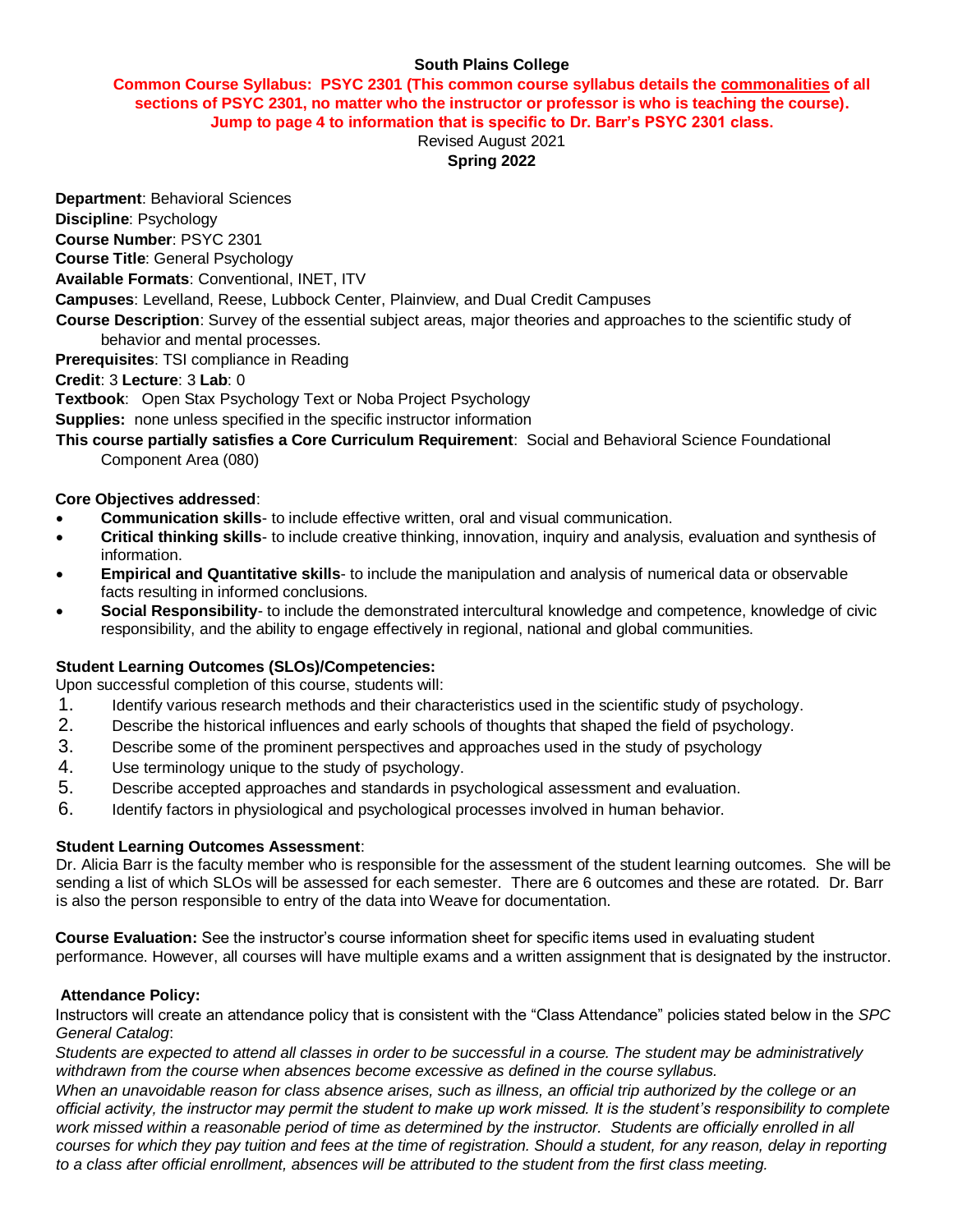*Students who enroll in a course but have "Never Attended" by the official census date, as reported by the faculty member, will be administratively dropped by the Office of Admissions and Records. A student who does not meet the attendance requirements of a class as stated in the course syllabus and does not officially withdraw from that course by the official census date of the semester, may be administratively withdrawn from that course and receive a grade of "X" or "F" as determined by the instructor. Instructors are responsible for clearly stating their administrative drop policy in the course syllabus, and it is the student's responsibility to be aware of that policy.* 

*It is the student's responsibility to verify administrative drops for excessive absences through MySPC using his or her student online account. If it is determined that a student is awarded financial aid for a class or classes in which the student never attended or participated, the financial aid award will be adjusted in accordance with the classes in which the student did attend/participate and the student will owe any balance resulting from the adjustment.*

Additional attendance information might be included in the specific instructor's part of the syllabus.

**Plagiarism and Cheating:** Students are expected to do their own work on all projects, quizzes, assignments, examinations, and papers. Failure to comply with this policy will result in an F for the assignment and can result in an F for the course if circumstances warrant.

Plagiarism violations include, but are not limited to, the following:

- 1. Turning in a paper that has been purchased, borrowed, or downloaded from another student, an online term paper site, or a mail order term paper mill;
- 2. Cutting and pasting together information from books, articles, other papers, or online sites without providing proper documentation;
- 3. Using direct quotations (three or more words) from a source without showing them to be direct quotations and citing them; or
- 4. Missing in-text citations.

Cheating violations include, but are not limited to, the following:

- 1. Obtaining an examination by stealing or collusion;
- 2. Discovering the content of an examination before it is given;
- 3. Using an unauthorized source of information (notes, textbook, text messaging, internet, apps) during an examination, quiz, or homework assignment;
- 4. Entering an office or building to obtain unfair advantage;
- 5. Taking an examination for another;
- 6. Altering grade records;
- 7. Copying another's work during an examination or on a homework assignment;
- 8. Rewriting another student's work in Peer Editing so that the writing is no longer the original student's;
- 9. Taking pictures of a test, test answers, or someone else's paper.

**Student Code of Conduct Policy**: Any successful learning experience requires mutual respect on the part of the student and the instructor. Neither instructor nor student should be subject to others' behavior that is rude, disruptive, intimidating, aggressive, or demeaning**.** Student conduct that disrupts the learning process or is deemed disrespectful or threatening shall not be tolerated and may lead to disciplinary action and/or removal from class.

**Diversity Statement:** In this class, the teacher will establish and support an environment that values and nurtures individual and group differences and encourages engagement and interaction. Understanding and respecting multiple experiences and perspectives will serve to challenge and stimulate all of us to learn about others, about the larger world and about ourselves. By promoting diversity and intellectual exchange, we will not only mirror society as it is, but also model society as it should and can be.

**Disability Statement:** Students with disabilities, including but not limited to physical, psychiatric, or learning disabilities, who wish to request accommodations in this class should notify the Disability Services Office early in the semester so that the appropriate arrangements may be made. In accordance with federal law, a student requesting accommodations must provide acceptable documentation of his/her disability to the Disability Services Office. For more information, call or visit the Disability Services Office at Levelland (Student Health & Wellness Office) 806-716-2577, Reese Center (Building 8) 806-716-4675, or Plainview Center (Main Office) 806-716-4302 or 806-296-9611.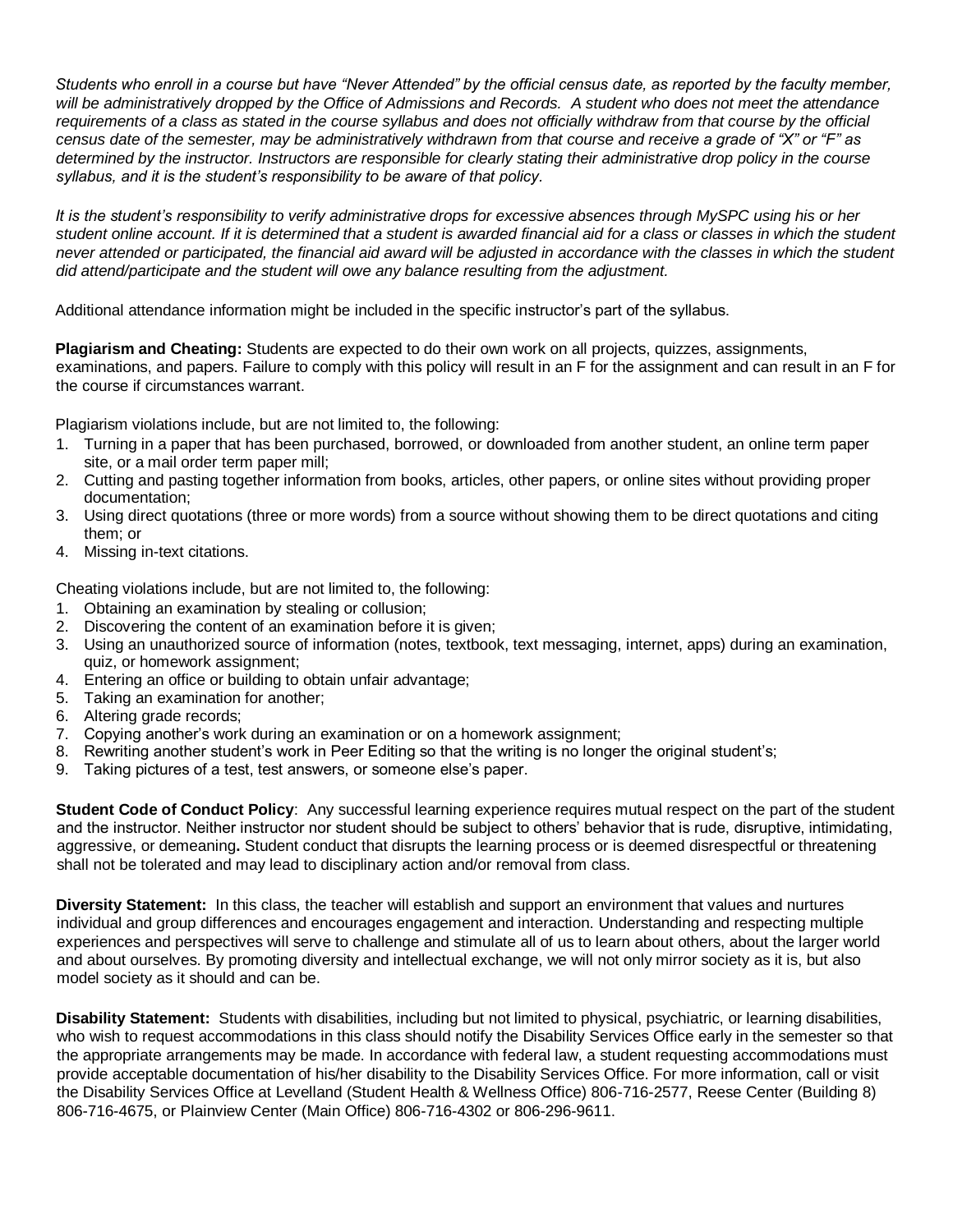**Nondiscrimination Policy:** South Plains College does not discriminate on the basis of race, color, national origin, sex, disability or age in its programs and activities. The following person has been designated to handle inquiries regarding the non-discrimination policies: Vice President for Student Affairs, South Plains College, 1401 College Avenue, Box 5, Levelland, TX 79336. Phone number 806-716-2360.

**Title IX Pregnancy Accommodations Statement:** If you are pregnant, or have given birth within six months, Under Title IX you have a right to reasonable accommodations to help continue your education. To [activate](http://www.southplainscollege.edu/employees/manualshandbooks/facultyhandbook/sec4.php) accommodations you must submit a Title IX pregnancy accommodations request, along with specific medical documentation, to the Director of Health and Wellness. Once approved, notification will be sent to the student and instructors. It is the student's responsibility to work with the instructor to arrange accommodations. Contact the Director of Health and Wellness at 806- 716-2362 or [email](http://www.southplainscollege.edu/employees/manualshandbooks/facultyhandbook/sec4.php) [cgilster@southplainscollege.edu](mailto:cgilster@southplainscollege.edu) for assistance.

**Campus Concealed Carry**: Texas Senate Bill - 11 (Government Code 411.2031, et al.) authorizes the carrying of a concealed handgun in South Plains College buildings only by persons who have been issued and are in possession of a Texas License to Carry a Handgun. Qualified law enforcement officers or those who are otherwise authorized to carry a concealed handgun in the State of Texas are also permitted to do so. Pursuant to Penal Code (PC) 46.035 and South Plains College policy, license holders may not carry a concealed handgun in restricted locations. For a list of locations and Frequently Asked Questions, please refer to the Campus Carry page

at: <http://www.southplainscollege.edu/campuscarry.php>

Pursuant to PC 46.035, the open carrying of handguns is prohibited on all South Plains College campuses. Report violations to the College Police Department at 806-716-2396 or 9-1-1.

The recently passed "Constitutional Carry Law" allows persons 21 or older to carry a holstered handgun *in public* without a handgun permit or license to carry. Please be aware of how this affects South Plains College, according to Nickolis Castillo, Chief of Police at South Plains College Police Department:

#### **Affects to South Plains College**

It is important to clarify, that this new law does not remove the requirement to possess a valid Texas License to Carry in order to lawfully carry a concealed firearm into an SPC building by anyone other than a Texas Peace officer in commission of duties, and South Plains College security guards in commission of duties.

Again, you still must possess a valid Texas License to Carry (TLC) to carry a concealed handgun into an SPC building and still cannot open carry at any time in any SPC building.

#### **Public Places**

Please be aware that businesses may still restrict open and concealed carry on their premises

Note: The instructor reserves the right to modify the course syllabus and policies, as well as notify students of any changes, at any point during the semester.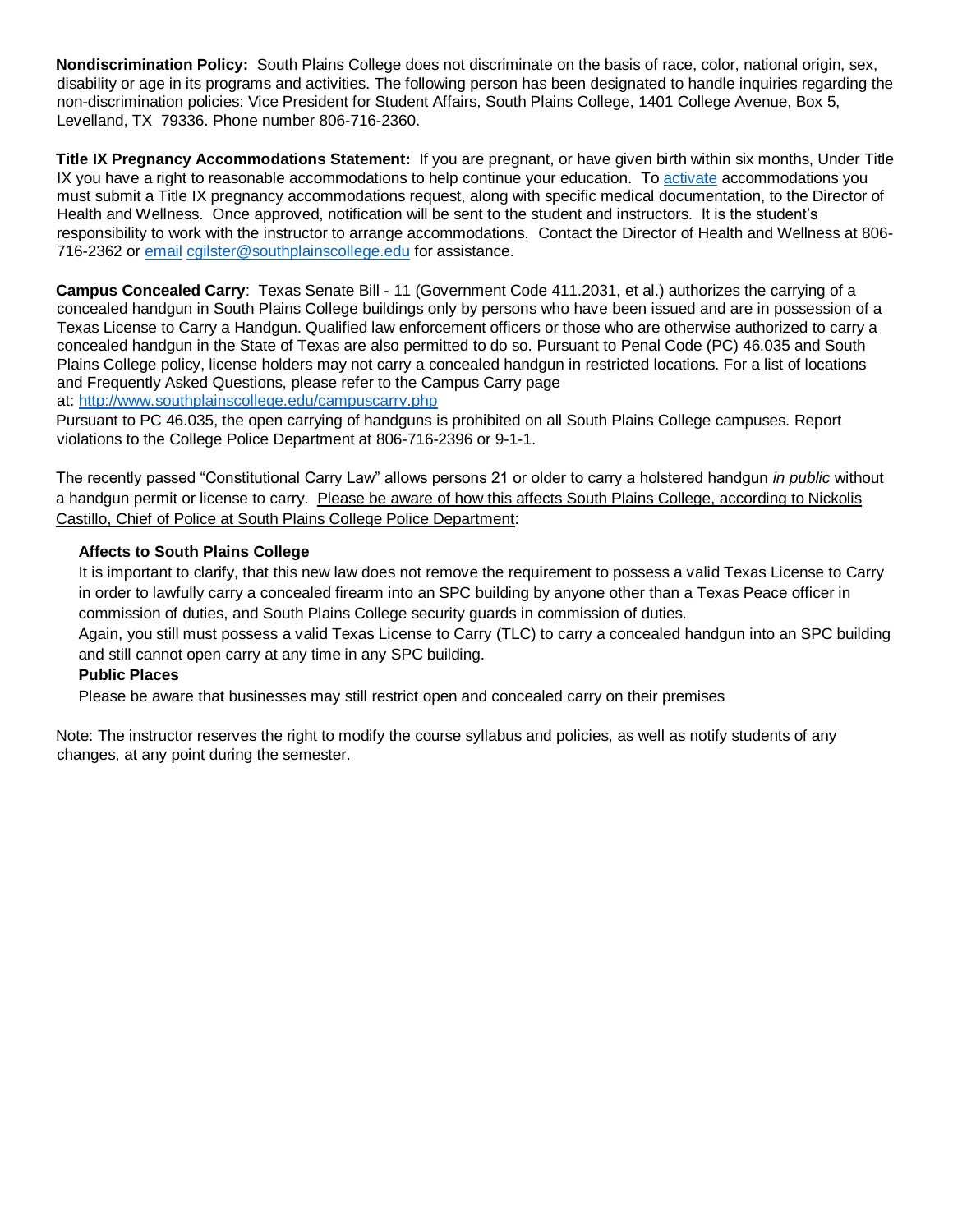# Welcome to General Psychology (PSYC 2301) with Dr. Barr!

### Spring 2022, sections 201 (T/Th 9:30), 202 (T/Th 11), 272 (M/W 9:30), 273 (M/W 11)

## CONTACT INFORMATION

Name**:** Dr. Alicia Barr

Email[: abarr@southplainscollege.edu](mailto:abarr@southplainscollege.edu)

### Phone: (806)716-4641

Office: Reese campus, Building 4, room 405H; Lubbock Center, room 125D.

| <b>Monday Office Hours</b>          | <b>Tuesday Office Hours</b>        | <b>Wednesday Office</b>             | <b>Thursday Office Hours</b>       | <b>Friday Office</b>   |
|-------------------------------------|------------------------------------|-------------------------------------|------------------------------------|------------------------|
| @ LC 125D                           | @ RC 405H                          | Hours @ LC 125D                     | @ RC 405H                          | <b>Hours</b>           |
| $1:30 \text{ pm} - 2:45 \text{ pm}$ | $8:30-10:30$ am and<br>$2:15-3$ pm | $1:30 \text{ pm} - 2:45 \text{ pm}$ | $8:30-10:30$ am and<br>$2:15-3$ pm | By appointment<br>onlv |

## INSTRUCTOR AVAILABILITY—I'm here to help!

I am available to meet with you in a variety of other ways:

## Face-to-Face Office Hours

My office hours are on Mondays and Wednesdays from 1:30-2:45 pm, at the Lubbock Center, in room 125D, and on Tuesdays and Thursdays from 8:30-10:30 am and 2:15-3 pm, at the Reese Campus, in building 4, room 405H. If you are not yet vaccinated, I recommend that you contact me using one of the alternative methods listed below. However, if you prefer to meet with me face-to-face, and you are not vaccinated, then I respectfully request that you wear a mask while in my office.

## Virtual Office Hours

I will have virtual office hours on Wednesdays from 1:30-2:45 pm and Thursdays from 2:15-3 pm. On Blackboard there are links located in the "Instructor Information" folder that you can use to join virtual office hours.

### Phone

You may reach me on Tuesdays and Thursdays between 12:30-2:30 pm at (806)716-4641. If you call outside of these hours, or if you call and I am meeting with another student, then you will reach my voicemail. Please leave a message including your full name, your phone number, and a brief reason for your call. I will return your call ASAP.

## Email

You may send me an email a[t abarr@southplainscollege.edu.](mailto:abarr@southplainscollege.edu) Please be aware that if you send me an email between Monday morning and noon on Friday, I will reply within 24 hours. However, if you send an email during the weekend, I may not be able to reply until the following Monday. *IMPORTANT*: As a college student who is working toward a profession/career, it is imperative for your success that you learn to send professional emails. Please follow the "Tips for Using SPC Student Email."

## TIPS FOR USING SPC STUDENT EMAIL

### Email Etiquette

For your success as a student, and your success as a professional, you need to learn email etiquette. All emails should include:

- A brief subject line that explains your reason for emailing (e.g., "Subject: Question about the syllabus"),
- Your full name, class and section (e.g., Alexis Rose, PSYC2301, sec. 154), and
- *The use of standard English skills* (e.g., correct spelling, punctuation and grammar).

Here is a very useful guide about emailing your professors: [https://www.insidehighered.com/views/2015/04/16/advice](https://www.insidehighered.com/views/2015/04/16/advice-students-so-they-dont-sound-silly-emails-essay)[students-so-they-dont-sound-silly-emails-essay](https://www.insidehighered.com/views/2015/04/16/advice-students-so-they-dont-sound-silly-emails-essay)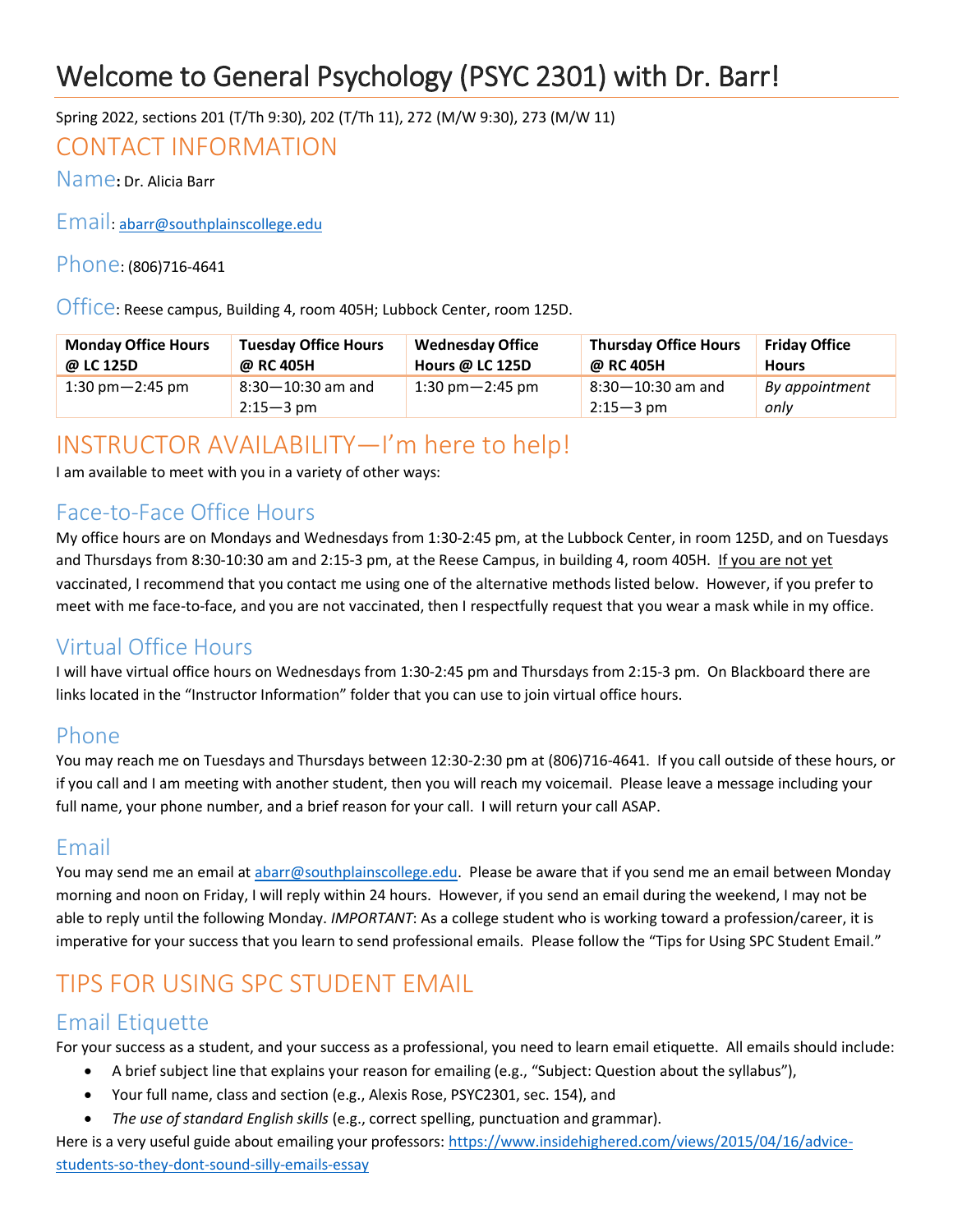### How to access SPC Email

South Plains College provides all students with a free SPC Google email account. Because email is one of the main forms of communication in academia, you should check your SPC email regularly. Our email communication may touch on confidential academic matters, like your performance on a quiz or your overall grade, therefore you **must** email me using your official SPC Student email account (NOT your personal email account, e.g., yahoo).

In our Blackboard class page, you can find an "SPC email" button in the "Instructor Information" folder. Click the button to compose your email message. You can also access your SPC email (as well as Microsoft Word, Excel, PowerPoint and One Drive for FREE!) by going to [https://office.com](https://office.com/) and using the username and password provided in your SPC acceptance letter to sign in. A third way to access your email is by logging in to MySPC and finding the email link in the lower right-hand corner. If you encounter any problems, contact the **help desk** at (806)716-2600 or at [helpdesk@southplainscollege.edu.](mailto:helpdesk@southplainscollege.edu)

## REQUIRED TECHNOLOGY & COURSE MATERIALS

## Blackboard

Much of the course content will be found on Blackboard, and most of the coursework will be completed on Blackboard. Therefore, you need a computer with internet access in order to log onto Blackboard. You can access Blackboard at [https://southplainscollege.blackboard.com.](https://southplainscollege.blackboard.com/) This address is for the login page, where you type in your username and password. Once logged in, you will see a list of your classes. Click on PSYC2301 to enter the homepage for our class.

### Perusall

Perusall is a free app you will use to complete reading assignments. You will **access Perusall by clicking on Perusall assignment links in Blackboard**. Do NOT use Perusall from the homepage—your work will not sync into the gradebook.

## Noba Project Textbook

Our FREE textbook is *Noba Textbook Series: Psychology*, R. Biswas-Diener & E. Diener (Eds), Champaign, IL: DEF Publishers. DOI: nobaproject.com. All of your readings have been uploaded to Perusall. Thus, **you will complete your graded reading assignments by clicking on the Perusall assignment links found in Blackboard**. While you can access the readings outside of the Perusall app, please be aware that graded reading assignments can ONLY be completed using the Perusall assignments links in Blackboard. To view readings outside of the Perusall app, navigate to <http://noba.to/tfke7qy2> to find the online version of the textbook, or open "Course Resources" in Blackboard for the PDF version of the textbook on Blackboard.

### Access to a working computer with a reliable internet connection

Because most of your coursework will be found on Blackboard and completed online, you must have regular access to a computer with the following characteristics:

- A modern operating system (Windows 7 or later is recommended; most class content should be compatible with Mac OS and older versions of Windows, down to XP; Linux operating system is *not* recommended)
- A modern web browser. It is recommended that students use Mozilla Firefox or Google Chrome to access Blackboard. Students have reported more problems using Internet Explorer, thus Internet Explorer is *not* recommended.
	- o You can download Mozilla Firefox [here.](https://www.mozilla.org/en-US/firefox/new/)
	- o You can download Google Chrome [here.](https://www.google.com/intl/en/chrome/browser/desktop/index.html#brand=CHMB&utm_campaign=en&utm_source=en-ha-na-us-sk&utm_medium=ha)
- A stable, reliable internet connection. High-speed internet (e.g., Cable, DSL, fiber) is the most reliable.
- It is not required, but it is recommended that you use a computer with a hardwired internet access (e.g., instead of WiFi) especially when you complete quizzes and the final exam. When using WiFi, there is a greater risk of interrupted service, and if this happens, your quiz may automatically submit before you answer all the questions.
- The **Blackboard app** for smartphones can be used to access readings, videos, podcasts and grades on Blackboard.
- **To avoid submission problems, do NOT use a phone or tablet** to complete Perusall assignments, or quizzes or exams.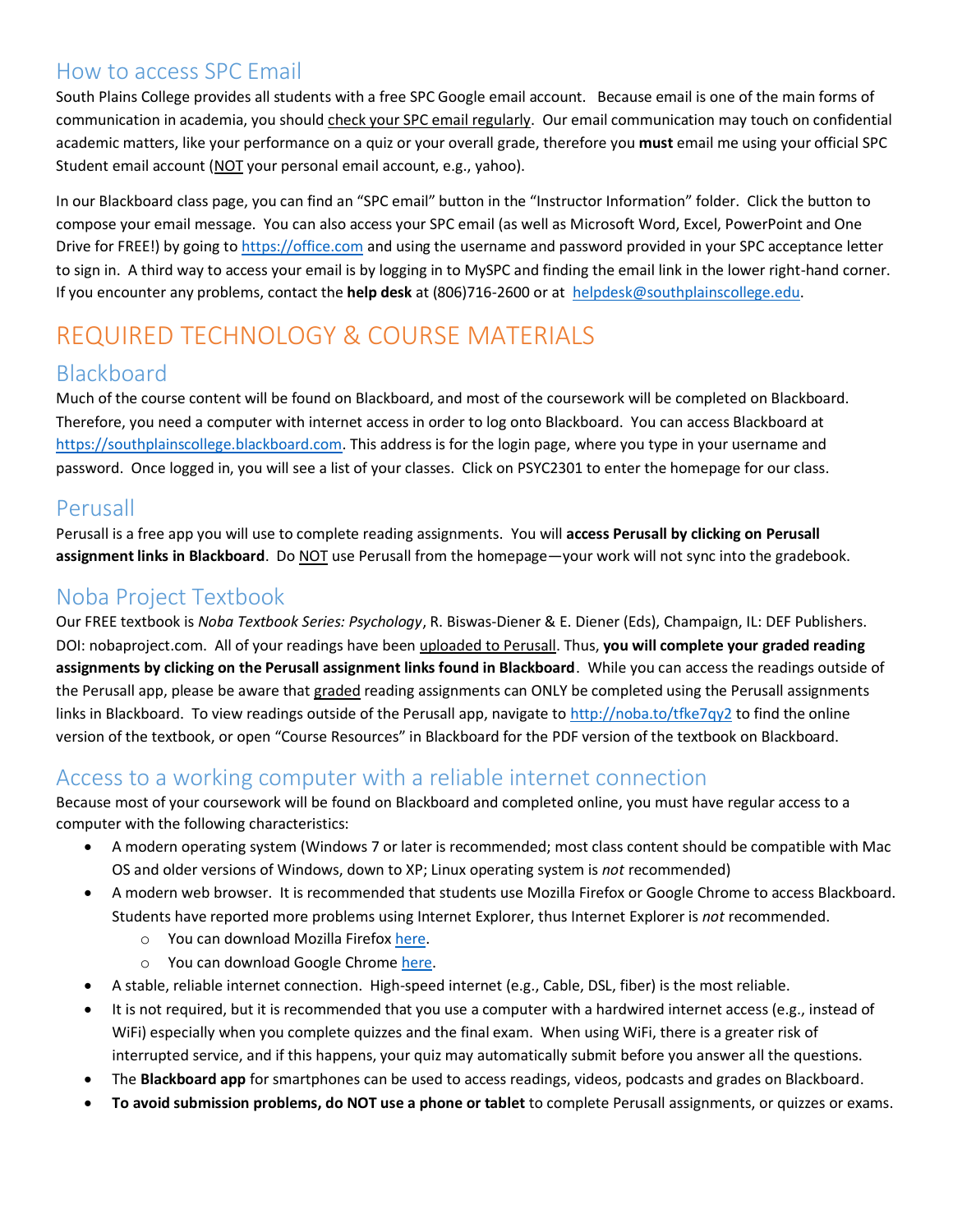## HOW THIS COURSE IS STRUCTURED

In the Blackboard "Course Content" folder, there are 16 weekly folders. Each folder contains assigned readings for that week. In addition, the week 12 folder contains the writing assignment.

## REQUIRED COURSEWORK AND GRADES

Your learning in this course will be assessed via: 1) nineteen Perusall reading assignments, 2) one writing assignment, and 3) four exams.

## Perusall Interactive Reading Assignments

- 19 Perusall assignments total; approximately 2 per week; each worth 3 points
- Your FOUR lowest Perusall assignment grades will be dropped
- The highest possible point total on your top 15 Perusall assignments = 45 points; this will be weighted as 20% of your final grade.
- For each assignment, as you read you will post comments and questions about the reading, and reply to your classmates' comments and questions.
- Points/grades are based on 1) quality of annotations, 2) quantity (#) of annotations, 3) how much you engage with classmates' posts and how much classmates engage with your posts, 4) time spent on the assignment, and 5) posting annotations throughout the entire reading (as opposed to just one section)
- **Due each Sunday by 11:59 pm**
- Because I drop your four lowest Perusall grades, **Perusall assignments cannot be made up if missed and late submissions (e.g., a Perusal assignment that is submitted at 12:15 am) will not be accepted**.

## Writing Assignment

- One writing assignment/paper, describing how various concepts in psychology can be applied to your life, and/or how you can use concepts from psychology to analyze and understand your own life experiences.
- Instructions and the grading rubric will be distributed and discussed early in the semester. The submission link for this assignment is located in the week 13 folder.
- **Due on or before Wed 4/20 for sections 271 & 272 or Thur 4/21 for sections 201 & 202**.
- Writing assignments will be submitted through Blackboard.
- The writing assignment will be weighted as 20% of your final grade.
- Because you have almost the entire semester to work on this paper, and papers are submitted online through Blackboard, I will NOT accept papers that are more than 4 days late. Each day the paper is late will result in a deduction of points.

### Four non-comprehensive Exams

- Each in-class exam is worth 100 points, and has  $\sim$  35-50 multiple choice questions
- The top three exam grades will count toward your final grade (lowest dropped)
- The top three exams are worth 300 points, and will be weight as 60% of your final grade.
- Exam #1 is scheduled for Tue Feb.  $15<sup>th</sup>$  (for sec. 204 & 205), and Wed Feb.  $16<sup>th</sup>$  (for sec. 272 & 273)
- Exam #2 is scheduled for Wed March 9th (for sec. 272 & 273), and Thur March 10th (for sec. 201 & 202)
- Exam #3 is scheduled for Mon April 18<sup>th</sup> (for sec. 272 & 273), and Tue April 19<sup>th</sup> (for sec. 201 & 202)
- The Final Exam is <mark>Mon May 9<sup>th</sup> at 10:15 am for sec. 273</mark>; <u>Tues May 10<sup>th</sup> at 10:15 am for sec. 201</u>; Wed May 11<sup>th</sup> at 8 am for sec. 272; and **Thur May 12 th at 10:15 am for sec. 202**.
- Because I drop your lowest exam grade, exams cannot be made up if missed; the only exception is for extreme circumstances, such as hospitalization, a positive COVID test (& thus quarantining), or loss of a family member, all with documentation. In these cases, an exam can be made up within one week of quarantine/hospital release, or one week of the original exam date.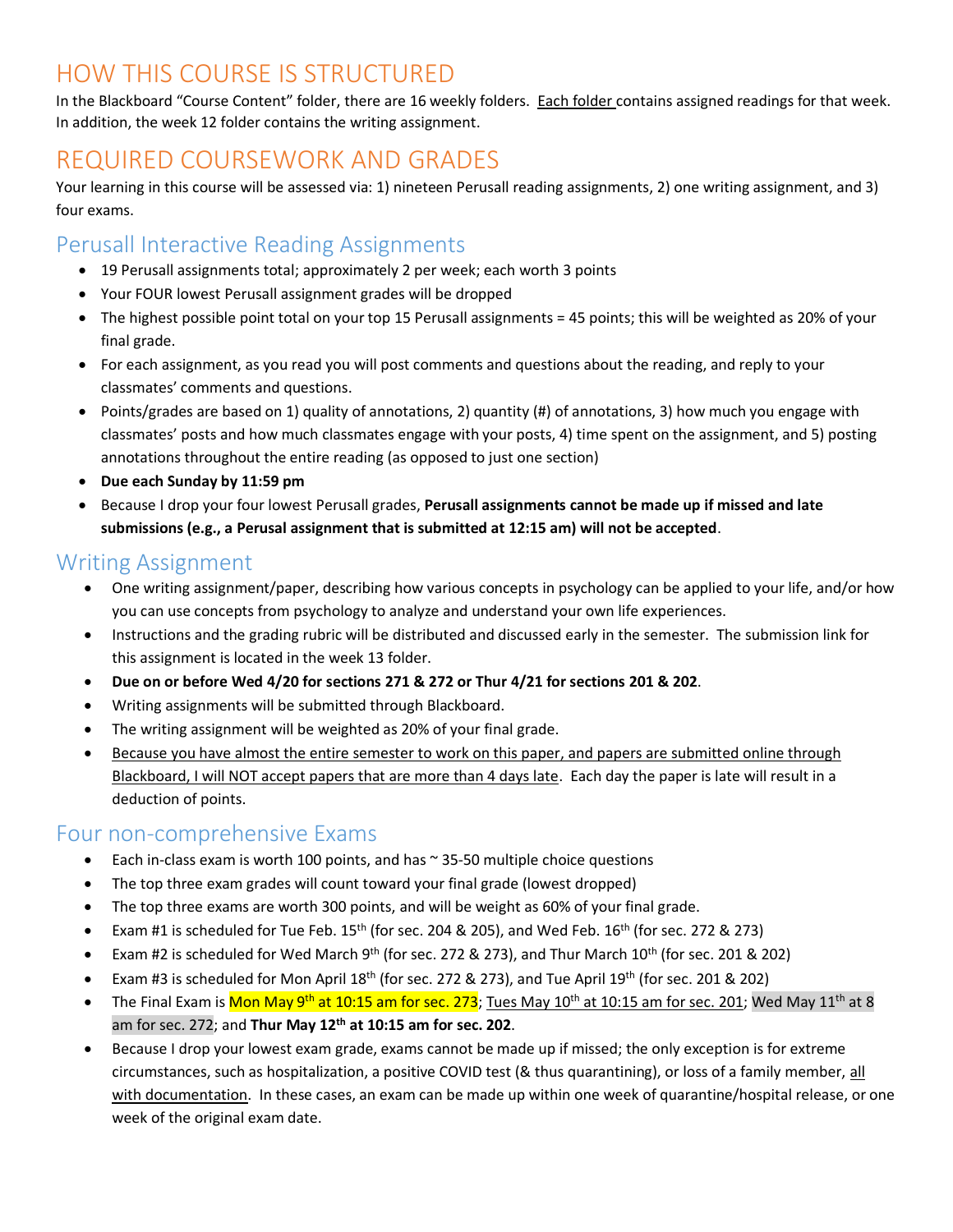## Grade Inquiries

If you have a question about a grade in the gradebook, or about an exam or quiz question, you must contact me within one week of the assignment due date. Otherwise the grade in the gradebook is final.

# FINAL GRADE CALCULATION

| <b>Evaluation Method</b>           | % of Final Course Grade |
|------------------------------------|-------------------------|
| <b>Top 15 Perusall Assignments</b> | 20%                     |
| <b>Writing Assignments</b>         | 20%                     |
| 3 highest Exams                    | 60%                     |

## POLICIES RE: LATE WORK OR MISSING WORK

I have provided all due dates in this syllabus, and in multiple locations on Blackboard. Thus, I have done my job of notifying you about when your Perusall assignments, writing assignments are due, as well as the date of the four exams—it is now your job to complete them on time.

NOTE: The only computer issue that warrants a make-up is if the entire class is unable to access Blackboard at the time a Perusall assignment, or the writing assignment is due. If this occurs, I will extend the due date for the entire class. Because other computer issues are not cause for a make-up, you should carefully read about how to avoid or deal with technology problems in the sections following this one.

## Missed Perusall Reading Assignments

Because I drop everyone's four lowest Perusall assignment grades, **these cannot be made up if missed**, regardless of the reason for missing the assignment. I drop the four lowest grades to account for the possibility that a student is too sick to complete an assignment, or has an ill loved one to attend to, or has a loved one who passes away. *All of these assignments will be available for 2-4 weeks prior to their due date*. If you know you are going to have a busy week due to school + work + life, please work ahead.

## Missed Writing Assignment

The writing assignment is due on Wednesday April 20<sup>th</sup> for my Lubbock Center classes (sec. 272 & 273), and on Thursday April 21<sup>st</sup> for my Reese Campus classes (sec. 201 & 202). I will accept late papers for Lubbock Center classes through April 24<sup>th</sup> at midnight, and for Reese Campus classes through April 25<sup>th</sup> at midnight. However, each day the paper is late will result in a deduction of points. I will not accept papers more than 4 days late, except due to extreme circumstances, with appropriate documentation.

## Missed Exam

Because exams take place in-person and are the largest portion of the final grade, I have a more detailed make-up policy for exams. Please review the table below to see how various situations will be resolved.

| <b>Issue leading to missed Exam</b>                                                                                                                     | How it will be resolved                                                                                                                                                                                                                                                                                                                                                                                                             |
|---------------------------------------------------------------------------------------------------------------------------------------------------------|-------------------------------------------------------------------------------------------------------------------------------------------------------------------------------------------------------------------------------------------------------------------------------------------------------------------------------------------------------------------------------------------------------------------------------------|
| A student is sick on the day an exam is scheduled, or a<br>student is in the hospital for more than three days during<br>the week an exam is scheduled. | As soon as possible, provide documentation of a doctor's<br>visit on the due date of the exam, or documentation of the<br>hospital stay during the week of the missed exam. You must<br>make up the missed exam within 1 week of the last day<br>indicated on the medical documentation (e.g., if you were<br>released from the hospital on the $1st$ , your make up work<br>must be submitted no later than the 8 <sup>th</sup> ). |
| A student lost a loved one within one week before an<br>exam is scheduled.                                                                              | As soon as possible, provide documentation in the form of<br>an obituary or funeral program. The student will have 1<br>week to make up the missed exam.                                                                                                                                                                                                                                                                            |
| A student was caring for a terminally ill loved one during<br>the week an exam was scheduled.                                                           | As soon as possible, provide documentation in the form of a<br>doctor's note from the doctor caring for the loved one. The<br>student will have 1 week to make up the missed exam.                                                                                                                                                                                                                                                  |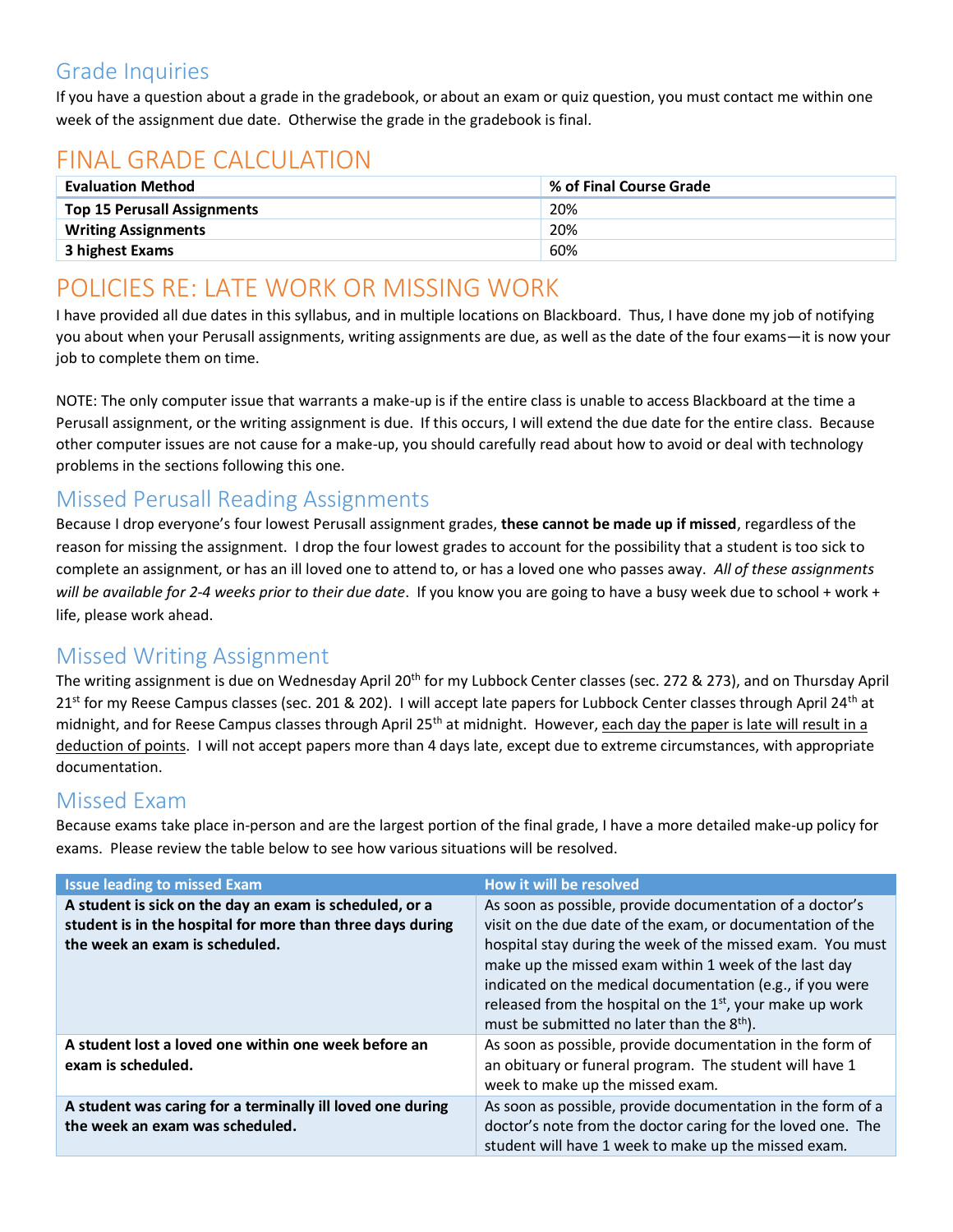## TECHNOLOGY PROBLEMS AND HOW TO GET HELP:

Remember, a computer issue that affects an individual student, but not the entire class, will not merit an extension on Perusall reading assignments or the writing assignment. Thus, it is best to plan ahead and assume that you will experience one or two (or all) of these problems. If you take the time NOW to review the information below and figure out how you will address these issues if/when they arise, you will not be flustered—instead, you will be ready to execute your backup plan.

| <b>TECHNOLOGY CONTINGENCY (BACK-UP) PLANS</b>                                         |                                                                                                                                                                                                                                                                                                                                                                                                                                                                                                                                                                                                                                                                                                       |  |  |
|---------------------------------------------------------------------------------------|-------------------------------------------------------------------------------------------------------------------------------------------------------------------------------------------------------------------------------------------------------------------------------------------------------------------------------------------------------------------------------------------------------------------------------------------------------------------------------------------------------------------------------------------------------------------------------------------------------------------------------------------------------------------------------------------------------|--|--|
| Problem(s)                                                                            | <b>Solution</b>                                                                                                                                                                                                                                                                                                                                                                                                                                                                                                                                                                                                                                                                                       |  |  |
| "Argh! My internet is down!"<br>&/or<br>"OMG! My computer is not                      | Free WiFi is available at many area businesses (Starbuck's, McDonald's, Chick-fil-A, United<br>Supermarkets), and in the buildings and parking lots of many schools including SPC<br>campuses (also look for "Park and Learn" signs near the LISD schools). Click here for WiFi<br>Resources at SPC (at the bottom of the "WiFi Resources at SPC" page you will also find<br>phone carrier assistance plans).                                                                                                                                                                                                                                                                                         |  |  |
| working!"<br>&/or                                                                     | Make a list of friends, family members, classmates &/ or even neighbors who might let you<br>borrow their computer, or their WiFi, or their printer in the event yours is not working                                                                                                                                                                                                                                                                                                                                                                                                                                                                                                                 |  |  |
| "Darn! I need to print [that<br>thing], but my printer is out<br>of ink."<br>&/or     | If you are an SPC student, and within driving distance, we have computer labs with<br>computers, printers and internet access at every campus:<br>SPC Reese Campus computer labs: Building 8 (room 827 and the library), Building 2<br>$\bullet$<br>(room 207), and Building 4 (adjacent to room 451)<br>SPC Levelland Campus computer lab: Technology building<br>$\bullet$<br>SPC Lubbock Center, 39th & Avenue Q: Room 109 and Room 138<br>SPC Plainview Center, 1920 W. 24th St., Plainview, Texas                                                                                                                                                                                                |  |  |
| "Ugh! I'm out of town, and I<br>don't have a computer [or<br>access to the internet]" | Public libraries (wherever you live) typically have computers available to the public<br>If your computer breaks down, contact a local computer repair business (e.g., Best Buy,<br>Office Depot, etc.). Or, if possible, buy an inexpensive computer from sites like<br>edealinfo.com, Amazon marketplace, Newegg or eBay. Consider applying for funds to help<br>with school expenses, such as a new computer (you can apply here).<br>If you are traveling, find out if the hotel has a computer lab for guests, or if the person you<br>are staying with has a computer with internet access. If not, work ahead and get your quiz,<br>or exam, or written assignment completed before you leave. |  |  |

## Blackboard, Perusall and Email Technical Support

**For Blackboard issues**, contact the SPC Tech Support staff at 806-716-2180, Mon-Fri, 8 am – 4 pm; or email [blackboard@southplainscollege.edu](mailto:blackboard@southplainscollege.edu) or go t[o https://help.blackboard.com](https://help.blackboard.com/) or call Blackboard Support at (800)424-9299.

**For Perusall issues**, follow this link to find answers to frequently asked questions[: https://support.perusall.com/hc/en](https://support.perusall.com/hc/en-us/categories/360002173133-Students)[us/categories/360002173133-Students,](https://support.perusall.com/hc/en-us/categories/360002173133-Students) of contact Perusall Support at[: https://support.perusall.com/hc/en-us/requests/new](https://support.perusall.com/hc/en-us/requests/new)

**For SPC email issues**, contact the SPC help desk at (806)716-2600 or at [helpdesk@southplainscollege.edu.](mailto:helpdesk@southplainscollege.edu)

| <b>TECH TROUBLESHOOTING</b>                                                         |                                                                                                                                                                                                                                              |  |
|-------------------------------------------------------------------------------------|----------------------------------------------------------------------------------------------------------------------------------------------------------------------------------------------------------------------------------------------|--|
| <b>Problem</b>                                                                      | <b>Possible Solution</b>                                                                                                                                                                                                                     |  |
| I cannot access Blackboard, but I<br>can access other websites                      | Blackboard might be down. Check your SPC email and MySPC for announcements<br>about Blackboard outages. IF you cannot access these sources of information, or if<br>there are no such announcements, contact Blackboard support (see above). |  |
| I cannot access any websites.                                                       | Your internet may be down. If you know how, try resetting your modem and/or<br>router. If your internet is still not working, contact your internet provider, or<br>implement one of your contingency plans (see above).                     |  |
| <b>I cannot access the textbook</b><br>website, but I can access other<br>websites. | Use the PDF of the textbook, posted on Blackboard, to complete assigned readings<br>for the week.                                                                                                                                            |  |

The table below contains possible troubleshooting solutions to help you solve common technology issues: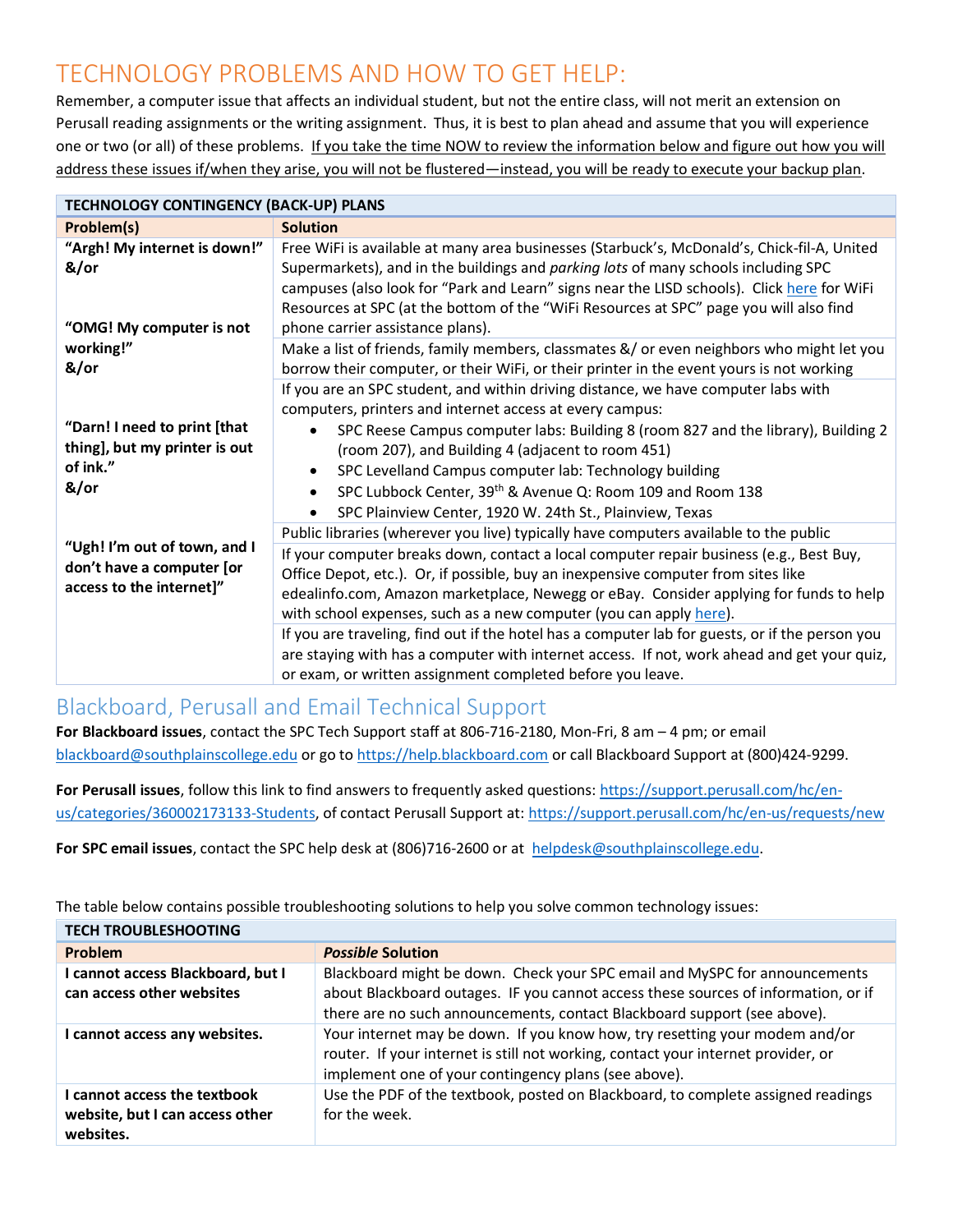## OTHER IMPORTANT POLICIES AND INFORMATION:

### Academic Integrity

Students are expected to do their own work on all quizzes, assignments, and exams. Failure to comply with this policy (e.g., plagiarism, cheating) will result in an F for the assignment and can result in an F for the course if circumstances warrant. \*\*In the spirit of upholding academic integrity, I want to express my gratitude to my colleague, Dr. Will Crescioni for sharing his online syllabi with me. My syllabus draws heavily from Dr. Crescioni's beautifully formatted and worded syllabus, especially the sections on technology and missed work.

## COVID, Vaccinations, Face Masks

It is **strongly recommended** by the Lubbock Health Department, the Texas Health Department and the Centers for Disease Control that all people be responsible and respectful of their own well-being and others' well-being by engaging in behaviors that avoid the spread of COVID-19. Such behaviors specifically include wearing CDC-compliant face coverings while in close contact with others, and especially being fully immunized against COVID-19.

The SPC policy regarding COVID for the Fall 2021 semester is found below:

- In compliance with GA-38, SPC will not require any person to wear a face covering. However, **we strongly support and encourage anyone and everyone who chooses to wear a face covering** because it is unknown who in your direct vicinity is vaccinated or unvaccinated.
- In compliance with GA-38, SPC will not require any person to receive the COVID-19 vaccine to visit our campuses or attend class. However, **we strongly recommend getting the vaccine to better protect yourself and others from severe illness and/or hospitalization from the COVID-19 virus**.
- **Anyone who has a known exposure should wear a mask for 10 days and should seek a COVID-19 test on day five after exposure**. **If you test positive or develop symptoms, you should immediately self-isolate and seek a COVID-19 test.**
- **If you are experiencing any of the following signs of COVID, do not attend class, seek medical attention, and get tested for COVID**:
	- o Cough, shortness of breath, difficulty breathing
	- o Fever or chills
	- o Muscle or body aches
	- o Vomiting or diarrhea
	- o New loss of taste or smell
- **Students, faculty, and staff who test positive for COVID-19 will be required to quarantine for a 5-day period**. If students, faculty, or staff test positive for COVID-19, they should contact their healthcare provider immediately to determine appropriate healthcare treatments, and they should contact DeEtte Edens to evaluate their quarantine requirements [\(dedens@southplainscollege.edu](mailto:dedens@southplainscollege.edu) or 806-716-2376). Students should also contact their instructor to notify them they will be quarantined and to receive instructional guidance from their instructor.
- We encourage all faculty, staff, and students to diligently continue personal health and safety protocols such as handwashing, covering coughs/sneezes, wearing masks, and/or getting vaccinations.

*Please keep in mind that the COVID pandemic is not over, and the situation changes on a daily basis. Accordingly, the SPC policy regarding COVID could change this semester, so your compliance and flexibility is greatly appreciated.*

## Attendance and Drop Policy

I will take attendance each day so I know who is present, however there is not an attendance grade. A student may be dropped from this course if the student has a sufficient amount of incomplete work or failing grades that would make it impossible to pass the course.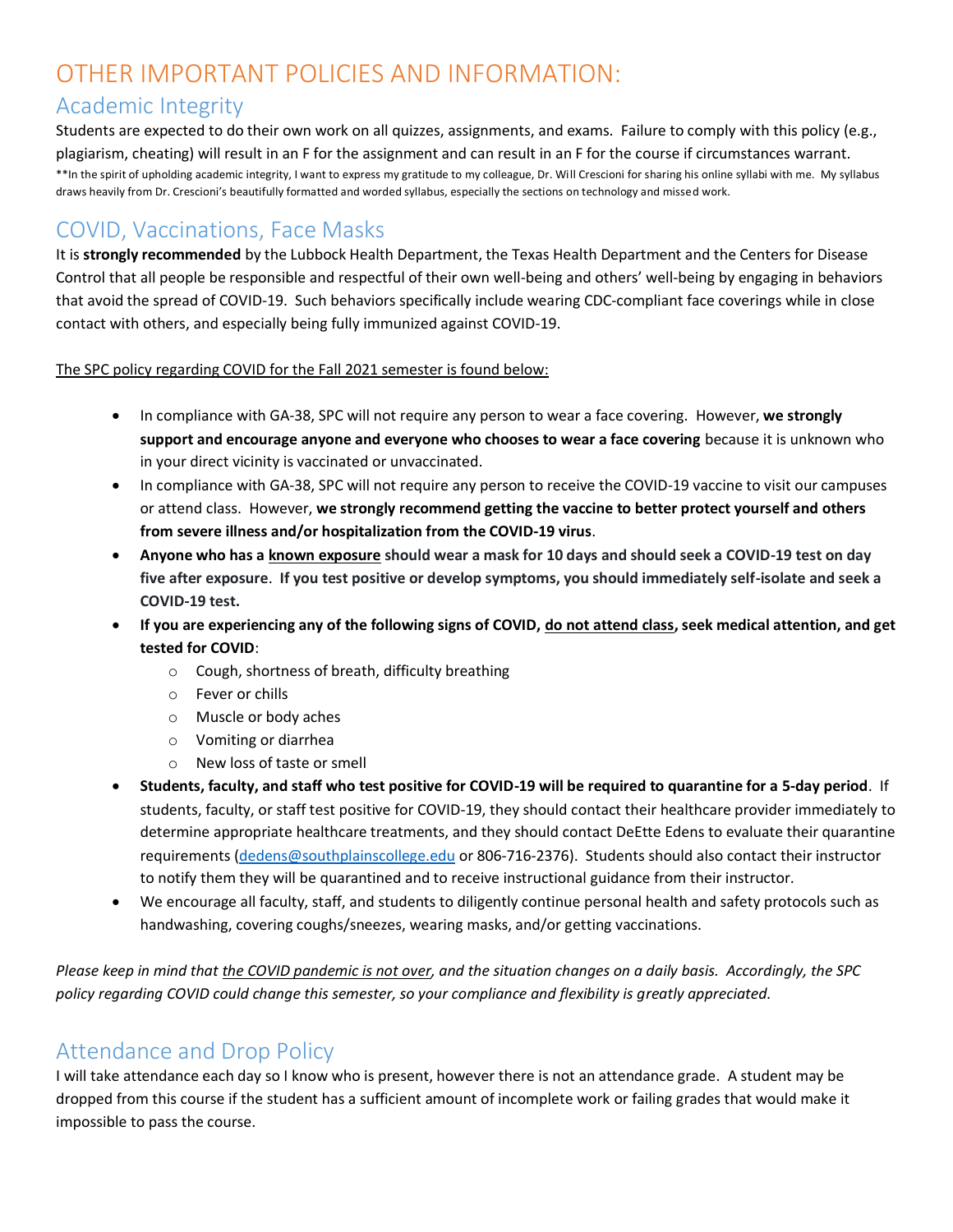### Americans with Disabilities Act Statement

Students with disabilities, including but not limited to physical, psychiatric, or learning disabilities, who wish to request accommodations in class should notify the Disability Services Office early in the semester so appropriate arrangements may be made. In accordance with federal law, a student requesting accommodations must provide acceptable documentation of his/her disability to the Disability Services Office. For more information, call or visit the Disability Services Office at Levelland Student Health & Wellness Center 806-716-2577; Reese Center (Building 8) and Lubbock Center, 806-716-4675; or Plainview Center Main Office, 806-716-4302 or 806-296-9611.

### Diversity Statement

In this class, the instructor will establish and support an environment that values and nurtures individual and group differences and encourages engagement and interaction. Understanding and respecting multiple experiences and perspectives will serve to challenge and stimulate all of us to learn about others, about the larger world and about ourselves. By promoting diversity and intellectual exchange, we will not only mirror society as it is, but also model society as it should and can be.

### SPC Firearm Laws and Policies

The recently passed "Constitutional Carry Law" allows persons 21 or older to carry a holstered handgun *in public* without a handgun permit or license to carry. Please be aware of how this affects South Plains College, according to Nickolis Castillo, Chief of Police at South Plains College Police Department:

### **Affects to South Plains College**

It is important to clarify, that this new law does not remove the requirement to possess a valid Texas License to Carry in order to lawfully carry a concealed firearm into an SPC building by anyone other than a Texas Peace officer in commission of duties, and South Plains College security guards in commission of duties.

Again, you still must possess a valid Texas License to Carry (TLC) to carry a concealed handgun into an SPC building and still cannot open carry at any time in any SPC building.

### **Public Places**

Please be aware that businesses may still restrict open and concealed carry on their premises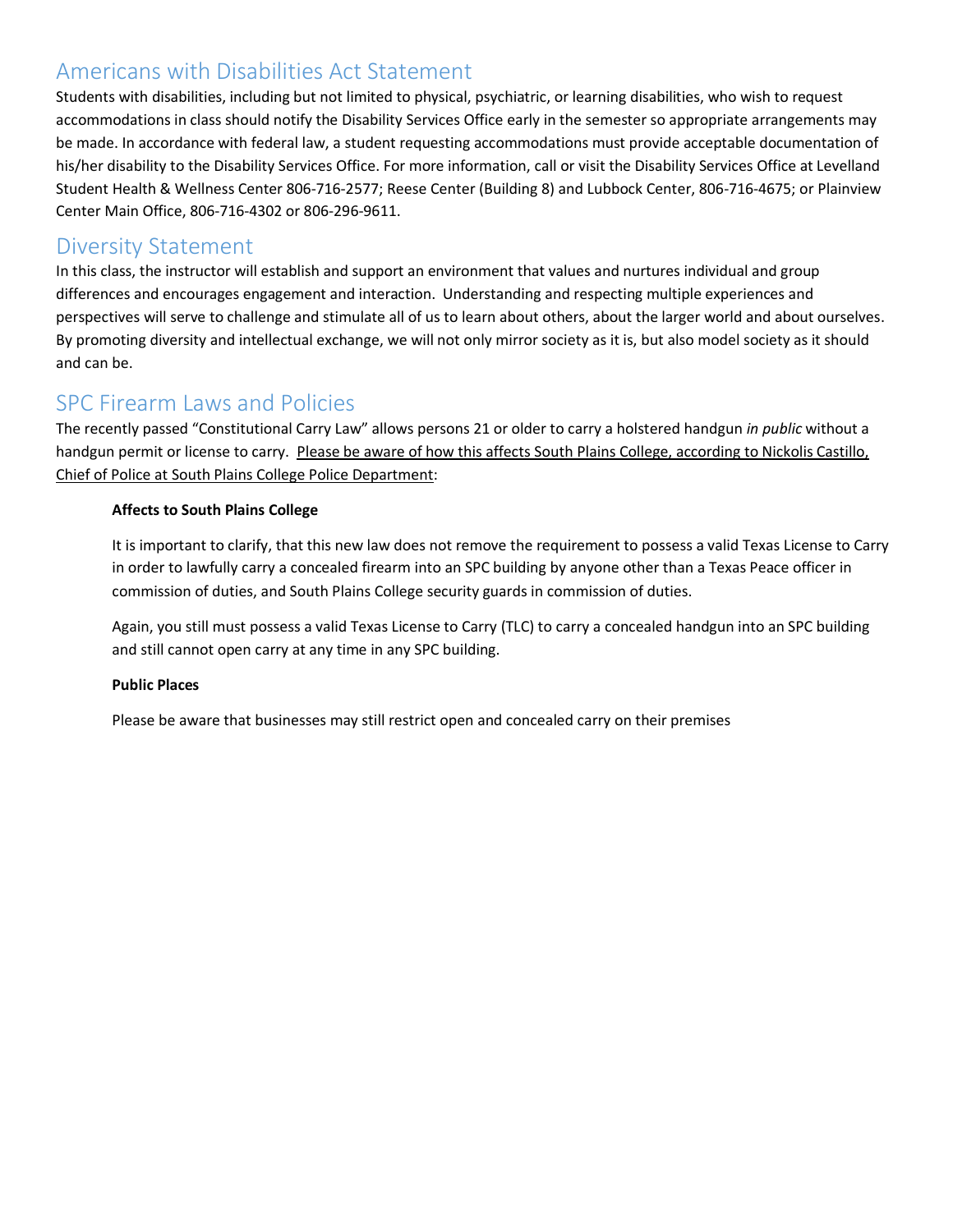# COURSE OUTLINE/CALENDAR:

| <b>WEEK</b>           | In-class<br><b>Discussion</b>                     | <b>Coursework to complete</b>                       | <b>DUE DATES</b>               |  |
|-----------------------|---------------------------------------------------|-----------------------------------------------------|--------------------------------|--|
| Week 1                | WELCOME!                                          | Read & understand the Syllabus                      | Sun 1/23 by 11:59 pm           |  |
| Tues 1/18-Sun 1/23    | Syllabus                                          | Perusal #1: History of Psychology                   | Sun 1/23 by 11:59 pm (but      |  |
|                       |                                                   | Perusal #2: Psychological Perspectives              | open until Sun 1/30)           |  |
| Week 2                | History and                                       | Perusal #3: Why Science                             | Sun 1/30 by 11:59 pm           |  |
| Mon 1/24-Sun 1/30     | Perspectives                                      | Perusal #4: Research Designs                        |                                |  |
| Week 3                | Research in                                       | Perusal #5: The Healthy Life                        | Sun 2/6 by 11:59 pm            |  |
| Mon 1/31-Sun 2/6      | Psychology                                        |                                                     |                                |  |
| Week 4                | Stress, Health,                                   | Exam #1, in-class for Reese Campus classes only     | Thur 2/10 (for sec. 201 & 202) |  |
| Mon 2/7-Sun 2/13      | Coping                                            | Perusall #6: The Brain and Nervous System +         | Sun 2/13 by 11:59 pm           |  |
|                       |                                                   | Psychopharmacology                                  |                                |  |
| Week 5                |                                                   | Exam #1, in-class for Lubbock Center classes only   | Mon 2/14 (for sec. 272 & 273)  |  |
| Mon 2/14-Sun 2/20     |                                                   |                                                     |                                |  |
|                       | <b>Brain and</b>                                  | Perusall #7: States of Consciousness                | Sun 2/20 by 11:59 pm           |  |
|                       | Nervous Sys.                                      | Perusall #8: The Unconscious                        |                                |  |
| Week 6                | Consciousness                                     | Perusall #9: Conditioning and Learning              | Sun 2/27 by 11:59 pm           |  |
| Mon 2/21-Sun 2/27     |                                                   |                                                     |                                |  |
| Week 7                | Conditioning                                      |                                                     | Sun 3/6 by 11:59 pm            |  |
| Mon 2/28-Sun 3/6      | and Learning                                      |                                                     |                                |  |
| Week 8                | Conditioning                                      | Exam $#2$                                           | Wed 3/9 (for sec. 272 & 273)   |  |
| Mon 3/7-Sun 3/13      | and Learning                                      |                                                     | Thur 3/10 (for sec. 201 & 202) |  |
|                       |                                                   | Perusall #10: Memory (Encoding, Storage, Retrieval) | Sun 3/20 by 11:59 pm (by the   |  |
|                       |                                                   |                                                     | last day of Spring Break)      |  |
| Mon 3/14-Sun 3/20     |                                                   | SPRIING BREAK-YAY! ENOJY YOUR TIME OFF FROM         |                                |  |
|                       |                                                   | SCHOOL!                                             |                                |  |
| Week 9                | Memory                                            | Perusall #11: Personality Traits                    | Sun 3/27 by 11:59 pm           |  |
| Mon 3/21-Sun 3/27     |                                                   | Perusall #12: Personality Assessment                |                                |  |
| Week 10               | Personality                                       | Perusall #13: Prejudice, Discrimination and         | Sun 4/3 by 11:59 pm            |  |
| Mon 3/28-Sun 4/3      |                                                   | Stereotyping                                        |                                |  |
| <b>Week 11</b>        | Prejudice,                                        | Perusall #14: Persuasion: So Easily Fooled          | Sun 4/10 by 11:59 pm           |  |
| Mon 4/4-Sun 4/10      | Discrimination<br>& Stereotyping                  | Perusall #15: Conformity and Obedience              |                                |  |
| Week 12               | Persuasion;                                       |                                                     |                                |  |
| Mon 4/11-Sun 4/17     | Conformity and                                    |                                                     |                                |  |
|                       | Obedience                                         |                                                     |                                |  |
| <b>Week 13</b>        |                                                   | Exam #3                                             | Mon 4/18 (for sec. 272 & 273)  |  |
| Mon 4/18-Sun 4/24     |                                                   |                                                     | Tue 4/19 (for sec. 201 & 202)  |  |
|                       |                                                   | <b>Writing Assignment Due!</b>                      | Wed 4/20 (for sec. 272 & 273)  |  |
|                       |                                                   |                                                     | Thur 4/21 (for sec. 201 & 202) |  |
|                       |                                                   | Perusall #16: Mood Disorders                        | Sun 4/24 by 11:59 pm           |  |
|                       |                                                   | Perusall #17: Anxiety Disorders                     |                                |  |
| <b>Week 14</b>        | Disorders and                                     | Perusall #18: Schizophrenia Spectrum Disorders      | Sun 5/1 by 11:59 pm            |  |
| Mon 4/25-Sun 5/1      | Perusall #19: Therapeutic Orientations<br>Therapy |                                                     |                                |  |
| Week 15               | Disorders and                                     |                                                     |                                |  |
| Mon 5/2-Sun 5/8       | Therapy                                           |                                                     |                                |  |
| <b>Week 16: Final</b> |                                                   | <b>Final Exam</b>                                   | Sec. 273 Mon 5/9, 10:15 am     |  |
| <b>Exam Week! Mon</b> |                                                   |                                                     | Sec. 202 Tue 5/10, 10:15 am    |  |
| 5/9-Thur 5/12         |                                                   |                                                     | Sec. 272 Wed 5/11, 8 am        |  |
|                       |                                                   |                                                     | Sec. 201 Thr 5/12, 10:15 am    |  |